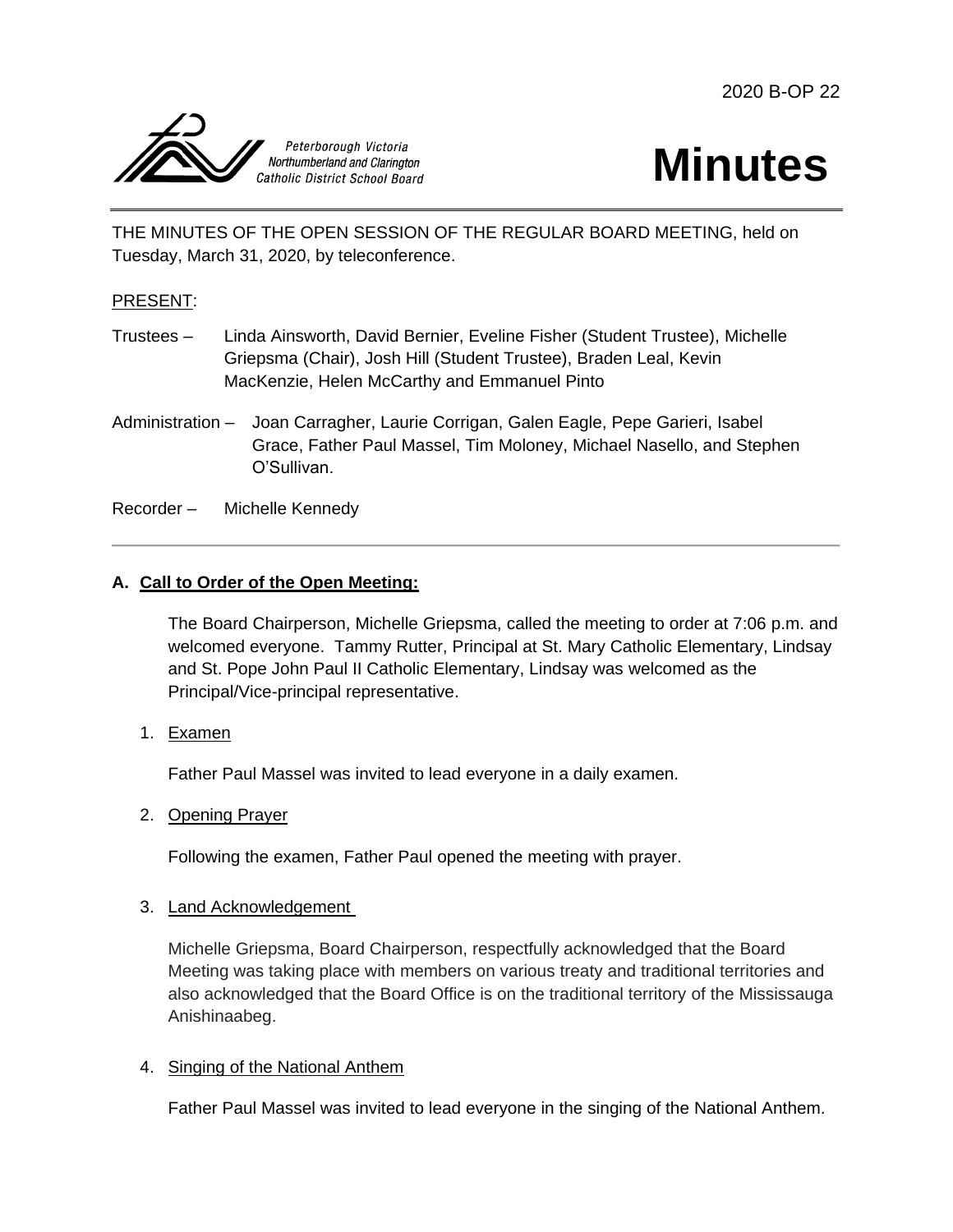# 5. Approval of the Agenda

MOTION: Moved by Linda Ainsworth, seconded by Emmanuel Pinto that the Agenda be approved with the removal of item B.2, Report from the Student Trustees and the addition of item I.1, Student Trustee Elections.

Carried.

#### 6. Declarations of Conflicts of Interest

There were no declarations of conflicts of interest.

### 7. Approval of the Minutes.

MOTION: Moved by Linda Ainsworth, seconded by Braden Leal

that the minutes of the February 25, 2020 Regular Meeting be approved.

#### Carried.

#### 8. Business Arising Out of the Minutes.

There was no business arising out of the minutes.

# **B. Reports from the Office of the Director and Student Trustees:**

1. Report from the Director of Education, Michael Nasello.

Michael Nasello gave the Director's Report, including the following highlights:

- We keep in our prayers all who are affected by COVID-19 those who are sick, have died and whose lives are affected.
- We give thanks for our leaders, essential workers and health-care workers
- We are reminded of Jesus' words from John's Gospel, "Do not let your hearts be troubled – Trust in God and trust in me."
- Ministry of Education announced today that the closure of schools will be extended to May 4<sup>th</sup>. At 5:00 p.m. today we received guidelines for the development of a Continuity of Learning program that will begin on April 6 for our students.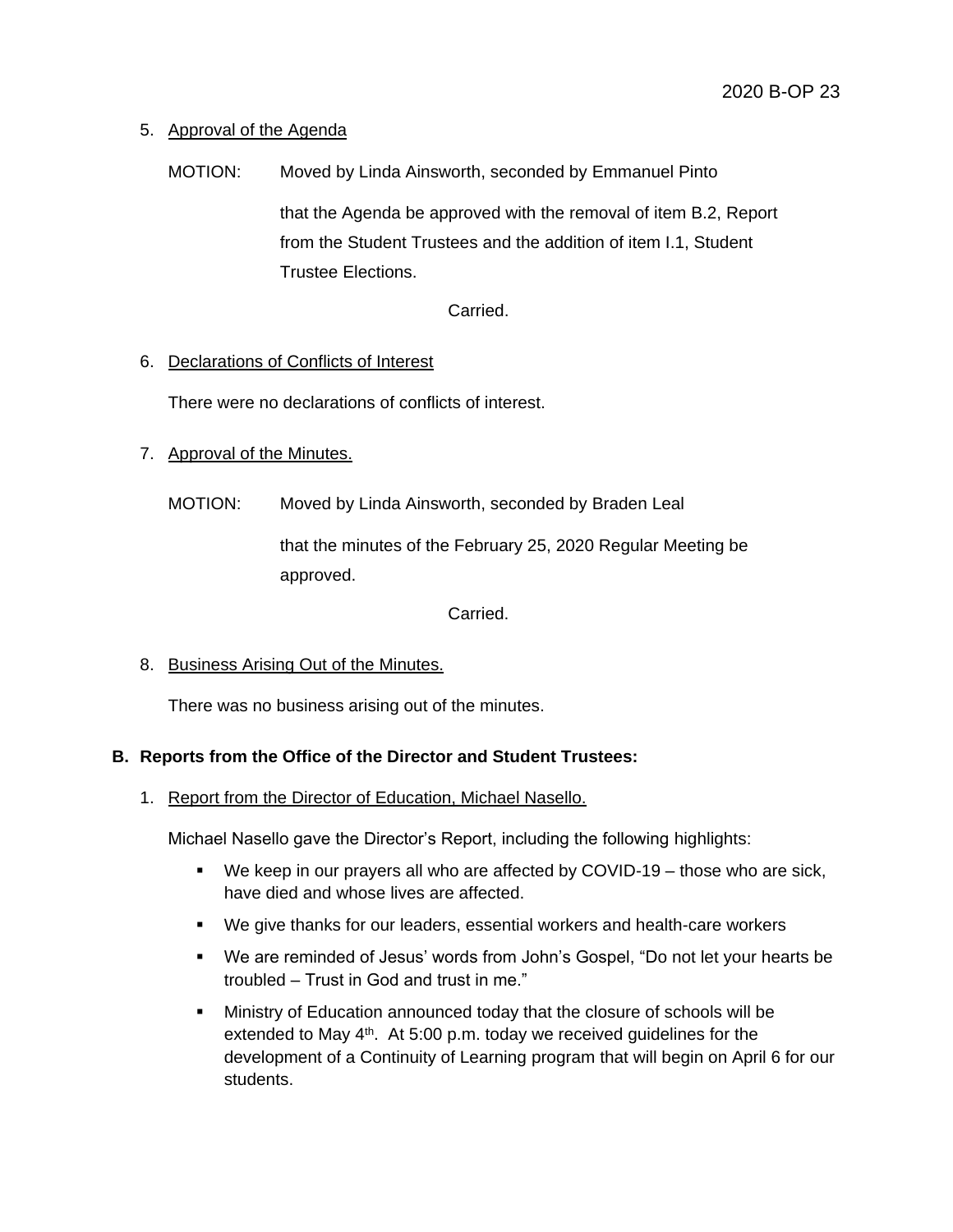- **Steps have been taken to prepare for the distance learning** 
	- o Committee has been composed to work on our response.
	- o Survey to parents to determine what technology and internet resources they have.
	- o Teacher training materials ready to launch
	- $\circ$  HR dept is working with the unions to find ways for staff to exercise their distinctive roles of how to support our learners.
	- o Looking at ways to support the needs of special learners.
	- o Mental health workers are reaching out to support students and families in ways that they normally would.
	- o Bi-weekly contacts with principals and vice-principals to keep them up to date as information becomes available.
	- o Focus of the Continuity of Learning will be to keep students engaged in learning, to enable them to be promoted to the next grade, to be able to acquire credits they have begun, to complete graduation requirements.
- Lots of work to do and we are putting our full resources behind it to offer our best to the students and families of PVNC. A communication will be sent to all families in the next few days to inform them of the plan and how we will be proceeding.
- PVNC has been responding to health needs in the community. One thousand masks have been delivered to Peterborough Regional Health Centre. Staff have taken stock of medical-type supplies in our facilities and we will offer what will be of use, including the loan of hospital beds from the St. Thomas Aquinas Catholic Secondary School Medical Technologies program.
- We have sent a donation \$7500 to foodbanks in our regions. This amount is the equivalent of what schools would have spent on their breakfast programs during the closure so far. We will continue this donation in the weeks to come.
- 3D printers have been put to work to manufacture protective face shields worn by health-care workers.
- St. Peter Child Care Centre will be re-opened to provide child care for children of healthcare workers.
- Thanks to our senior team, managers and supervisors, principals and viceprincipals, consultants and IT staff who are working on solutions for every need. Custodians worked to ensure the facilities are clean and continue to check on security of buildings.
- All staff are eager to re-engage our students and get the continuity of learning underway.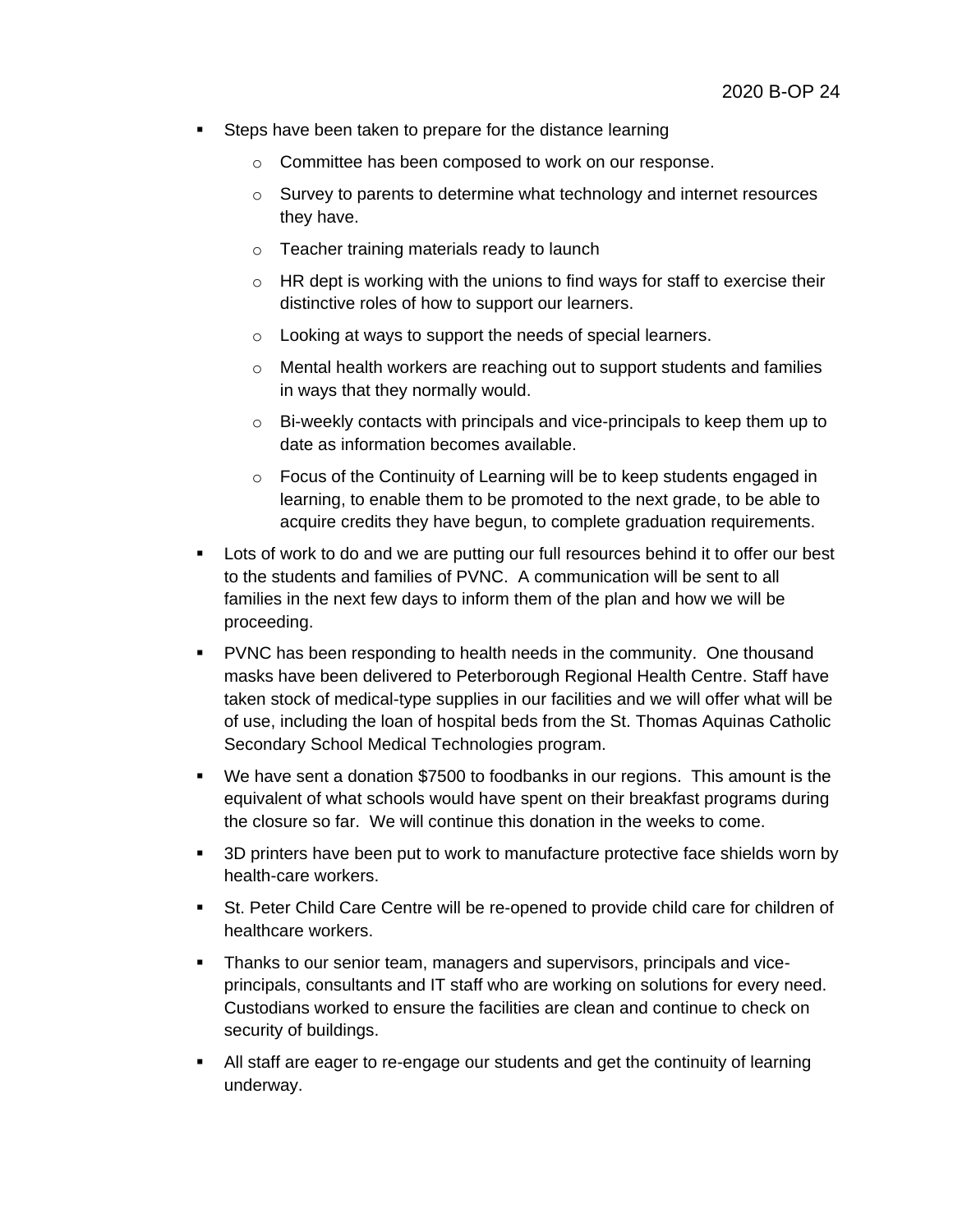Following his presentation, Michael Nasello invited questions from the trustees. Michelle Griepsma offered her gratitude to all of the team at PVNC regarding the response so far.

### **C. Presentations:**

1. R.A. Proposed St. Mary Catholic Secondary School Outdoor Education Excursion to Algonquin Park, September 22, 2020.

Pepe Garieri, Superintendent of Learning reviewed the information about the proposed excursion from St. Mary Catholic Secondary School. This excursion is a repeat of a trip previously approved by the Board, and therefore presented by the Superintendent as outlined in the Board Administrative Procedure.

MOTION: Moved by David Bernier, seconded by Linda Ainsworth

that the proposed St. Mary Catholic Secondary School Student Excursion to Algonquin Provincial Park from September 22, 2020, to September 25, 2020, be approved in principle and that the trip activities meet OPHEA guidelines for Outdoor Education.

Carried.

# **D. Programs and Services:**

#### **E. Business, Finance and Governance:**

#### 1. Ontario Catholic School Trustees' Association (OCSTA) Open Session Report.

The Board Chairperson, Michelle Griepsma reported that the OCSTA Annual General Meeting and Conference has been postponed due to the COVID-19 pandemic. Registration fees will be returned to those who had committed to attending. The business part of the Annual General Meeting will proceed as required in the by-laws. The OCSTA Board Meeting portion of the program will proceed by teleconference and business will included updates to the by-laws to align with the Ontario Corporations Act to have the AGM by electronic means. More information will be shared with trustees following the OCSTA Board Meeting.

#### 2. R.A. Annual Freedom of Information Report to the Information Privacy Commissioner.

Galen Eagle, Manager of Communications, presented background information on the Annual Freedom of Information Report that is submitted to the Information Privacy Commissioner each year by March 1st. This report is also a progress indicator of the Board's Freedom of Information Administrative Procedure and the Protection of Privacy Administrative Procedure. Galen shared general information which was given in the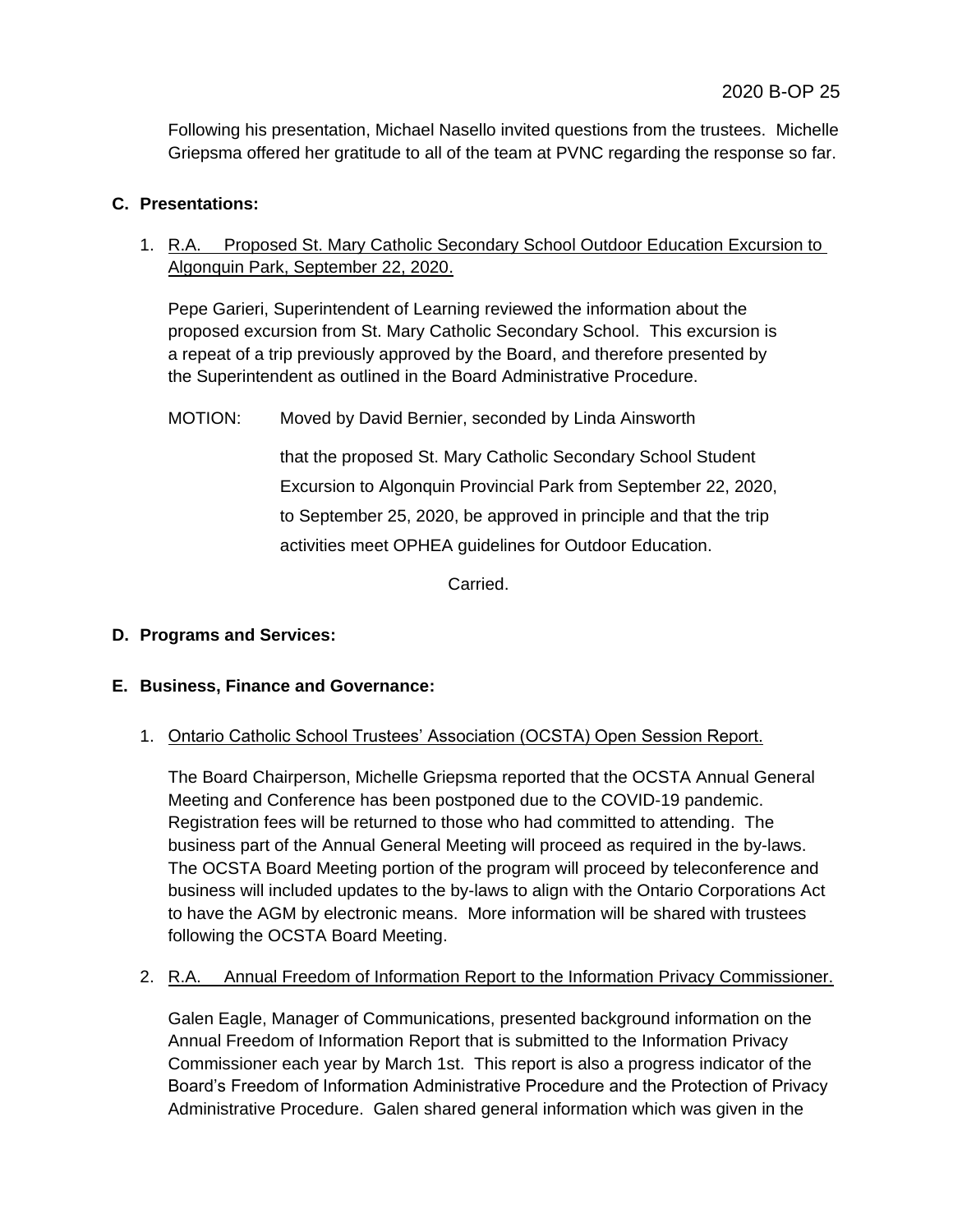report from PVNC for 2019 and included the number of information requests, the time required to complete the requests and the general topics of interest. Trustees were invited to ask questions about the report.

MOTION: Moved by Kevin MacKenzie, seconded by Emmanuel Pinto that the Annual Freedom of Information Report to the Information Privacy Commissioner be received by the Board.

Carried.

# 3. Update on Excursion Cancellations.

The Director of Education, Michael Nasello, gave an update on the status of the boardapproved excursions that were scheduled through to July. He confirmed that all Category 4 and 5 excursions have now been cancelled, including the Holocaust Education Program that was to take place in July, 2020. A number of Category 3 excursions that have been approved by Superintendents are being reviewed and cancelled as necessary with booking deadlines in mind to ensure there are no loss of funds for the students.

### 4. Report on School Closure and Continuity of Learning.

Michael Nasello, Director of Education reported that following the Ministry's announcement to extend school closure for students to May 4, 2020, a memorandum to school boards from the Ministry of Education was received late this afternoon about the expectations of delivery of continuation of learning from home.

Board leadership will be working on a plan that will frame how education will happen for PVNC students beginning next week, until May 4 and beyond if required. A significant communication will be sent to our staff and families by the end of the week.

# **F. Human Resources:**

# **G. Policy Development:**

#### **H. Old Business:**

#### 1. Follow up to Student Presentation on Environmental Sustainability.

Michael Nasello, Director of Education gave an update on work that has been done since the last Board Meeting when the group of students gave their Environmental Sustainability. Plans are underway to move the six recommended actions passed in February forward.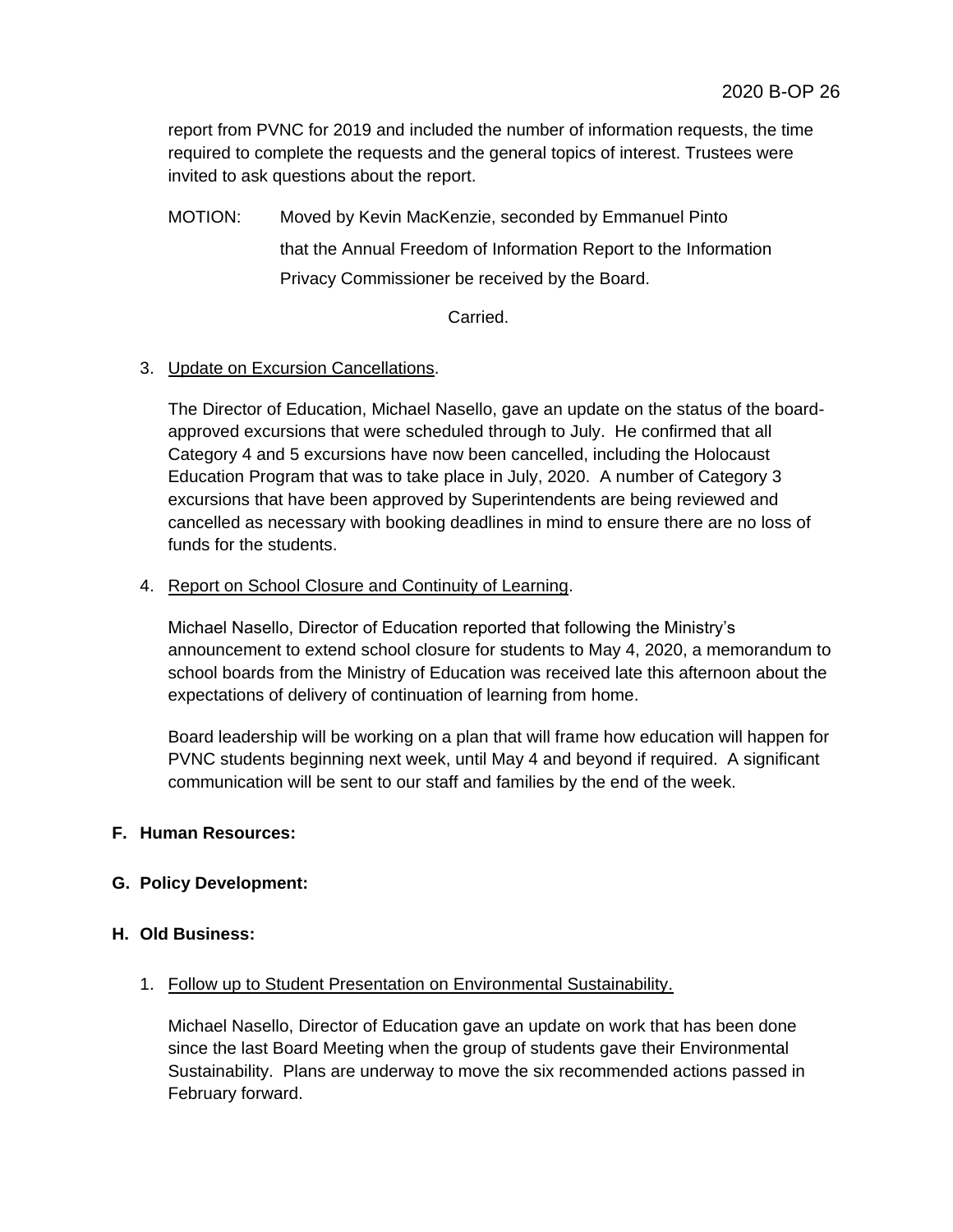Planning for the system-wide Faith Professional Development Day in the fall are being made to relate themes in 'Laudato Si' and how it instructs us as a board in the teaching of our students. Also, discussions have taken place about plans for the green space on the north side of the Catholic Education Centre and the possible uses for employees of the Board Office and the students and staff of Holy Cross Catholic Secondary School.

# **I. New Business:**

# 1. RA. Student Trustees Election Deadline

Student Trustee, Eveline Fisher explained that the closure of schools has made it difficult to navigate the process of determining the Junior Student Council Liaison Committee representatives for the following school year. The Junior Student Trustee is selected from the junior representatives by the SCLC. The Board's Administrative Procedure requires that the Junior Student Trustee Election take place prior to the end of April. Eveline brought forward a suggested recommended action to allow the delay of the elections to facilitate their coordination virtually.

MOTION: Moved by David Bernier, seconded by Linda Ainsworth

that for the current school year 2019-2020, the board approve an extension to the deadline for student trustee elections from April 30, 2020 to May 31, 2020.

Carried.

# **J. Bring Forward:**

# **K. Information Items:**

# 1. Chairperson's Report

The Board Chair, Michelle Griepsma thanked the Director of Education Michael Nasello and the senior team and all staff at the Catholic Education Centre for their work in organizing and planning through the school closure. A warm welcome and congratulations was extended to Superintendent Stephen O'Sullivan for his first meeting as a Superintendent of Learning.

# 2. Committees Chairpersons' Reports

There have been no Committee Meetings since the last Board Meeting of February 25, 2020.

# **L. Future Meetings and Events:**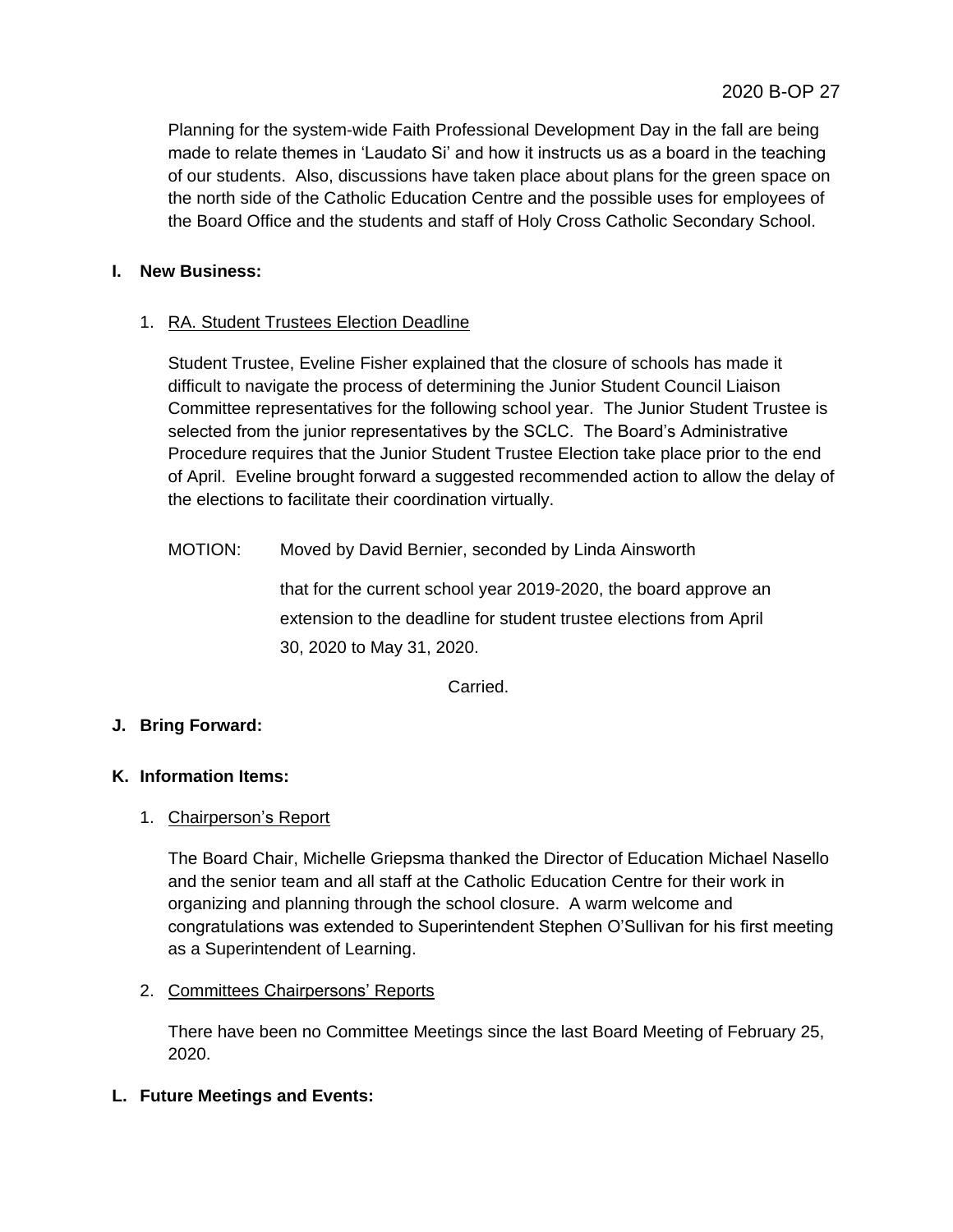# 1. Board Meeting

- a. Board Meeting Open Session, April 28, 2020, 6:30 p.m. (In-camera Session, 6:00 p.m.) – to be held by teleconference
- b. Special Joint Board Meeting (PVNC and KPR), May 5, 2020, 6:30 p.m. (Education Development Charges By-law) – using live streaming technology
- 2. Board Standing Committee Meetings: (Listed in chronological order.)
	- a. Chairperson's Committee, April 14, 2020, 4:30 p.m. to be held by teleconference
	- b. Committee-of-the-Whole, April 14, 2020, 6:30 p.m. to be held by teleconference
	- c. Policy Development Committee, May 19, 2020, 6:30 p.m.
- 3. Other Committee Meetings: (Listed in chronological order.):
	- a. STSCO Governance Committee Meeting, April 15, 2020, 3:00 p.m. – to be held by teleconference
	- b. French as a Second Language Advisory Committee, April 15, 2020, 4:30 p.m. – to be held by teleconference
	- c. Special Education Advisory Committee, April 16, 2020, 6:30 p.m. – to be held by teleconference
	- d. Catholic Parent Engagement Committee Meeting, April 20, 2020, 6:30 p.m. – tentative – to be held by teleconference
	- e. Student Council Liaison Committee, April 28, 2020, 4:15 p.m. – to be held by teleconference
	- f. Faith and Equity Advisory Committee Meeting, April 30, 2020, 6:30 p.m. – to be held by teleconference
	- g. First Nation, Métis and Inuit Advisory Committee, June 2, 2020, 6:30 p.m.
	- h. Supervised Alternative Learning Committee Meeting, TBA.
	- i. Audit Committee Meeting, TBA.
- 4. Board Events:
	- a. Toonies for Tuition Board-wide Fundraising Day, April 23, 2020. postponed
	- b. St. Catherine Catholic Elementary School 25th Anniversary Celebration, April 28, 2020, 10:00 a.m. – postponed
	- c. OCSTA 2019-2020 AGM and Conference, Ottawa, April 30-May 2, 2020. –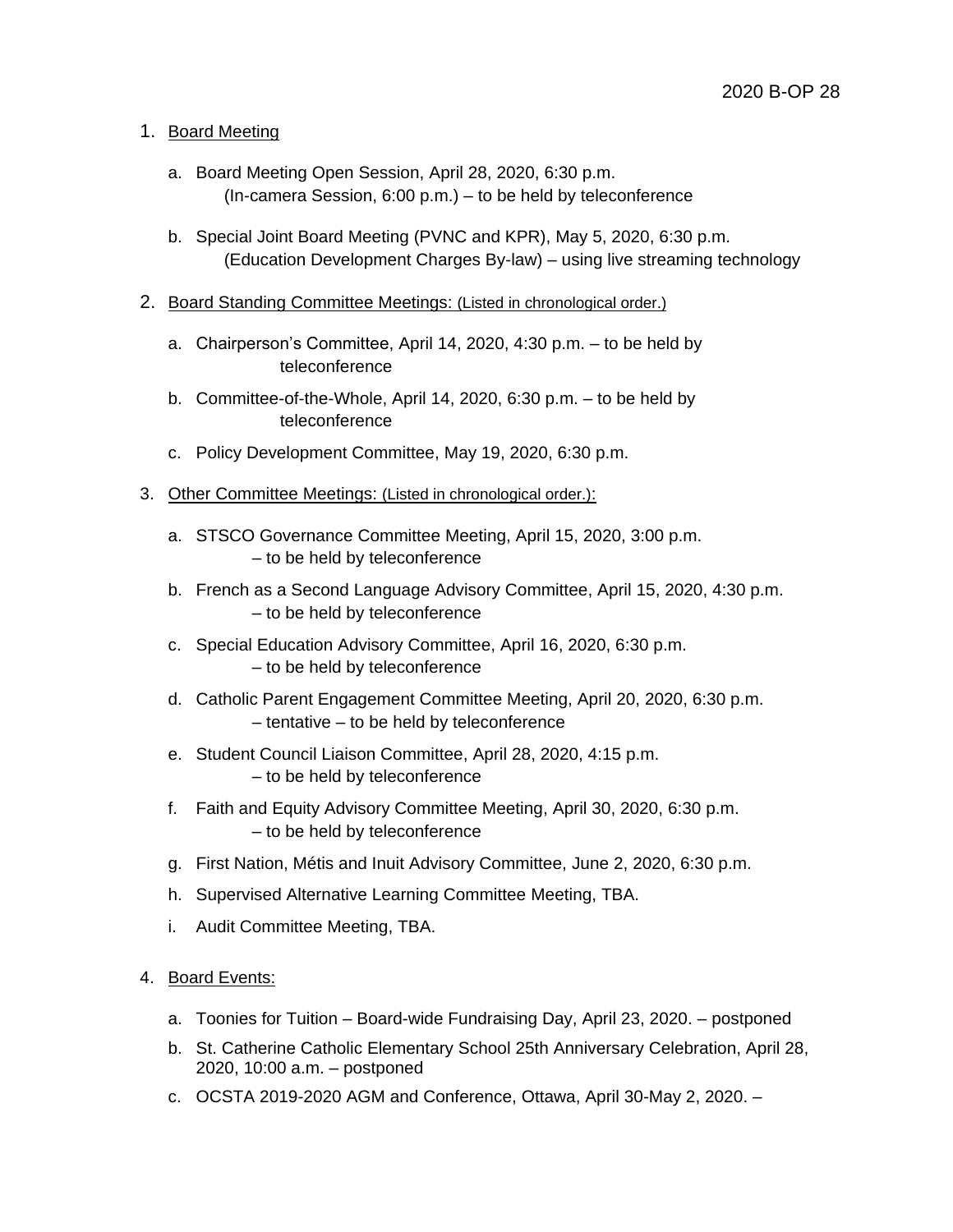postponed

- d. Catholic Education Week, May 3-9, 2020.
- e. Catholic Student Leadership Awards, Holy Cross Catholic Secondary School, May 6, 2020.
- f. CPEC Parent Engagement Event, Craig Kielburger, "The World Needs Your Kid: How to Raise Children Who Care and Contribute", Holy Trinity Catholic Secondary School, May 20, 2020, 6:30 p.m. – tentative
- g. CCSTA 2019-2020 AGM and Conference, Collingwood, ON, June 4-6, 2020. cancelled.

#### **M. Conclusion:**

- 1. Report from the In-camera Meeting
	- MOTION: Moved by David Bernier, seconded by Helen McCarthy

that the Board approve the actions and the discussions arising from the March 31, 2020, regular in-camera session, as follows:

- A. Call to Order: The in-camera meeting was called to order at 6:05 p.m.
	- 1. Opening Prayer
	- 2. Motion for the Approval of agenda.
	- 3. Declaration of Conflict of Interest was made by Linda Ainsworth relating to item E.1, Ratification of Central Terms between OCSTA and OECTA
	- 4. Motion for the approval of the minutes from the February 25, 2020 Regular In-camera meeting.
- D. Business, Finance and Governance:
	- 1. OCSTA In-camera Session Report
	- 2. Teleconference with Minister of Education, Board Chairpersons and Directors of Education.
- E. Human Resources:
	- 1. Approval of the recommended action for the Ratification of the Central Terms Between OCSTA and OECTA as follows:

that the Peterborough Victoria Northumberland and Clarington Catholic District School Board ratify the central terms contained with the Memorandum of Settlement and attached Appendices, dated March 12, 2020, made between the Ontario Catholic School Trustees' Association (OCSTA) and the Ontario English Catholic Teachers' Association